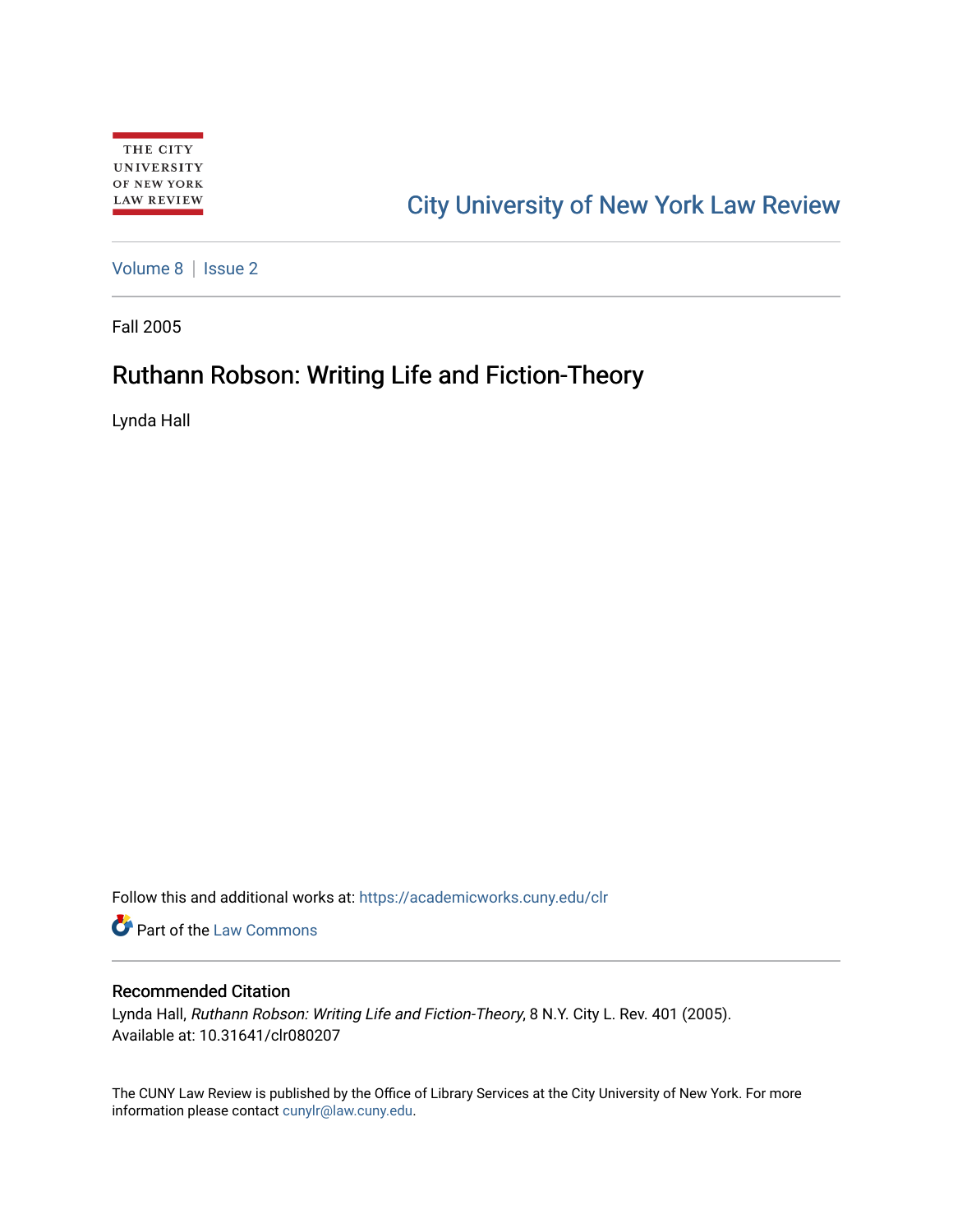### **RUTHANN ROBSON: WRITING LIFE AND FICTION-THEORY**

*Lynda Hall*

*i thought fiction was poetry it is theory i thought theory was a solution it is practice*<sup>1</sup>

Ruthann Robson's teaching, writing, research, and presentations at conferences and other venues encourage social change through scholarly and literary endeavors. As a legal theorist and Professor of Law, Robson understands the limits of the law as a tool for social change and urges the lesbian and gay community to work on a number of fronts—social and cultural, as well as legal ones. Significantly, Robson writes about lesbian and gay issues in ways that are insightful and understandable for those inside and outside the legal profession. Her cross-genre writings cover a diversity of subjects. Robson's writings are widely acclaimed. Robson's book of short stories *Eye of a Hurricane* was the winner of the Ferro-Grumley award for Fiction in 1990.<sup>2</sup> Her 2003 piece *Notes from a Difficult Case*, articulating her medical misdiagnosis, won a \$10,000 Creative Nonfiction Best Essay Award from *Creative Nonfiction*. 3 In the following, I focus on Robson's social and cultural writings from three perspectives, which, due to her activism at the nexus of the private and public, are inextricable. I discuss her writings in terms of autobiography: writing the "self," and the positive attributes and the dangers of these writerly acts. I examine her many nonfiction and fiction pieces that address her medical misdiagnosis, in addition to subjects such as motherhood, lesbian love, sexuality, and self-identity. Often the same subject is presented from several different perspectives, in kaleidoscopic and poetically nuanced stories and essays. I then examine her writings with relation to the community building she accomplishes, including a segment on samesex marriage. Finally, I present one example of how her legal writings and analyses are used by others. The most obvious case to

<sup>1</sup> RUTHANN ROBSON, *authenticity, in* MASKS 129, 131 (1999) [hereinafter ROBSON, *authenticity*].<br>
<sup>2</sup> RUTHANN ROBSON, EYE OF A HURRICANE (1989).

<sup>&</sup>lt;sup>3</sup> Ruthann Robson, *Notes from a Difficult Case*, 21 CREATIVE NONFICTION 6 (2003). [hereinafter Robson, *Notes from a Difficult Case*].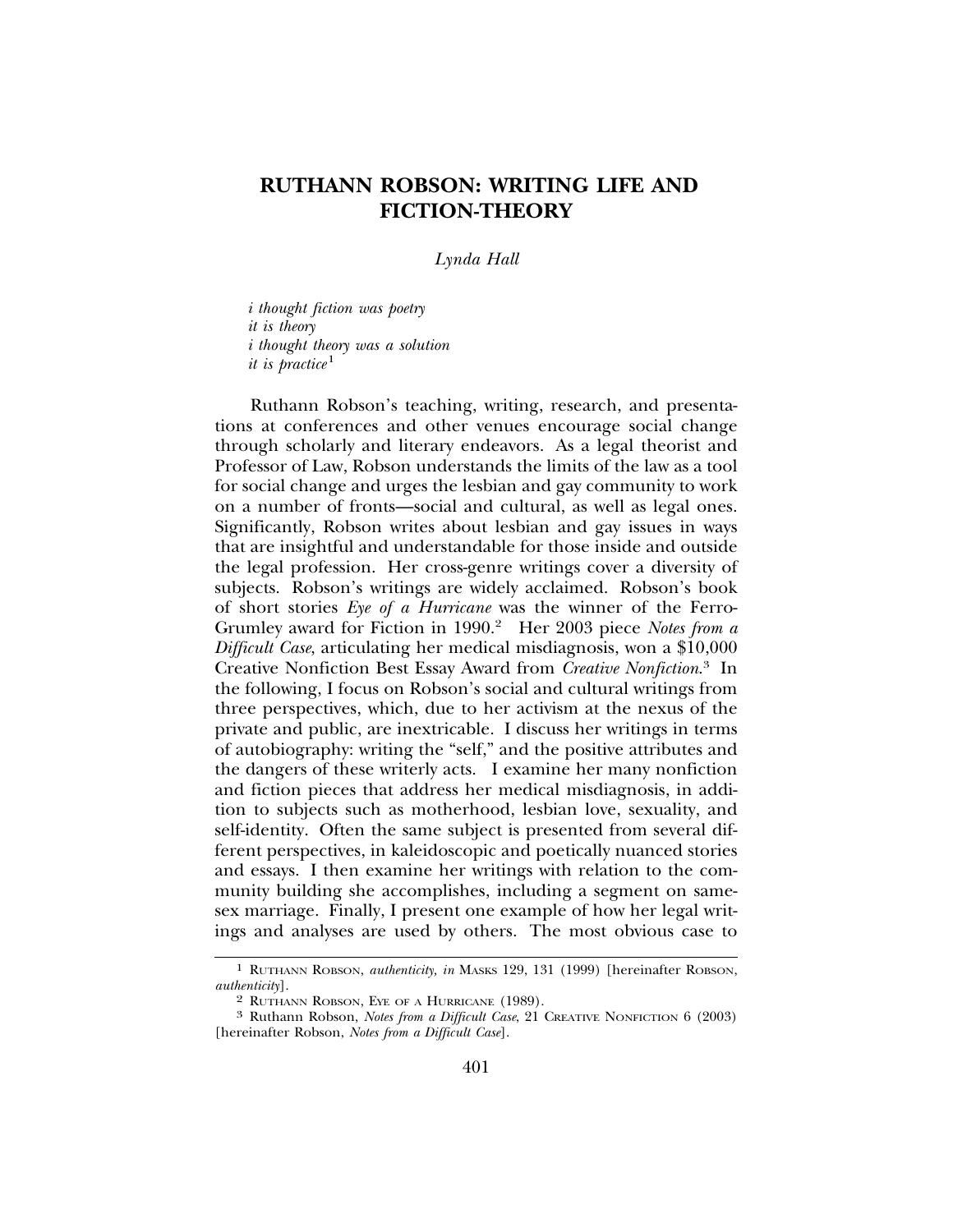draw upon is her analyses of the Sharon Kowalski case<sup>4</sup> and how it informed the deliberation of others, using the example of Casey Charles's *The Sharon Kowalski Case: Lesbian and Gay Rights on Trial.*<sup>5</sup> The Sharon Kowalski case has been the rallying point and instigation of many of the legal changes that have occurred within lesbian communities with respect to custody, legal rights to marriage, and the rights of the disabled. Robson has been at the forefront of these challenges to the homophobic legal system, both in the classroom and in the court. On November 14 and 15, 2004, Robson kindly answered several of my questions in an interview pertaining to this piece. Several salient responses are interspersed throughout the following deliberations, noted in italics.

Before I begin my analysis, it is productive to identify my own position in relation to Robson's work. I teach English Literature and Cultural Studies at the University of Calgary and have used Robson's writings extensively in my classes. In addition, for years previous to my teaching career, I read her novels; therefore, my interest is academic as well as personal. Robson graciously contributed writings to my first two edited collections: *Lesbian Self-Writing: The Embodiment of Experience*, in which writers address their process of writing,<sup>6</sup> and *Telling Moments: Autobiographical Lesbian Short Stories*, for which Robson contributes a story that addresses her experiences with the medical profession and an after-note written two years later in retrospect that discusses the story in terms of "writing the self."7 The cover for this collection features a photograph of Robson kneeling at the seashore, visualizing the many edges and borders she inhabits. This short story collection was a LAMBDA Literary Award Finalist in 2004. One of her writings that is most relevant to the teaching situation in a university environment is *Lesbian Sex in a Law School Classroom*, chapter thirteen of *Sappho Goes to*

<sup>4</sup> On November 13, 1983, Sharon Kowalski suffered severe brain injuries in an automobile accident, leaving her first comatose, and then severely physically and cognitively disabled. Over a decade of legal battles ensued between Kowalski's father, Donald Kowalski, and her lesbian partner, Karen Thompson, over rights of guardianship and visitation. In the end, the courts allowed Thompson to bring Kowalski back to the couple's home to care for her, but only after enduring several years during which Donald Kowalski refused to allow Thompson any visitation with Kowalski at all. *See In re* Guardianship of Kowalski, 478 N.W.2d 790 (Minn. Ct. App. 1991).

<sup>5</sup> CASEY CHARLES, THE SHARON KOWALSKI CASE: LESBIAN AND GAY RIGHTS ON TRIAL (2003).

<sup>6</sup> LESBIAN SELF-WRITING: THE EMBODIMENT OF EXPERIENCE 125 (Lynda Hall ed., 2000)*, simultaneously co-published as* J. OF LESBIAN STUD., Dec. 2000.

<sup>7</sup> Ruthann Robson, *Leaving Her*, *in* TELLING MOMENTS: AUTOBIOGRAPHICAL LES-BIAN SHORT STORIES 223 (Lynda Hall ed., 2003) [hereinafter Robson, *Leaving Her*].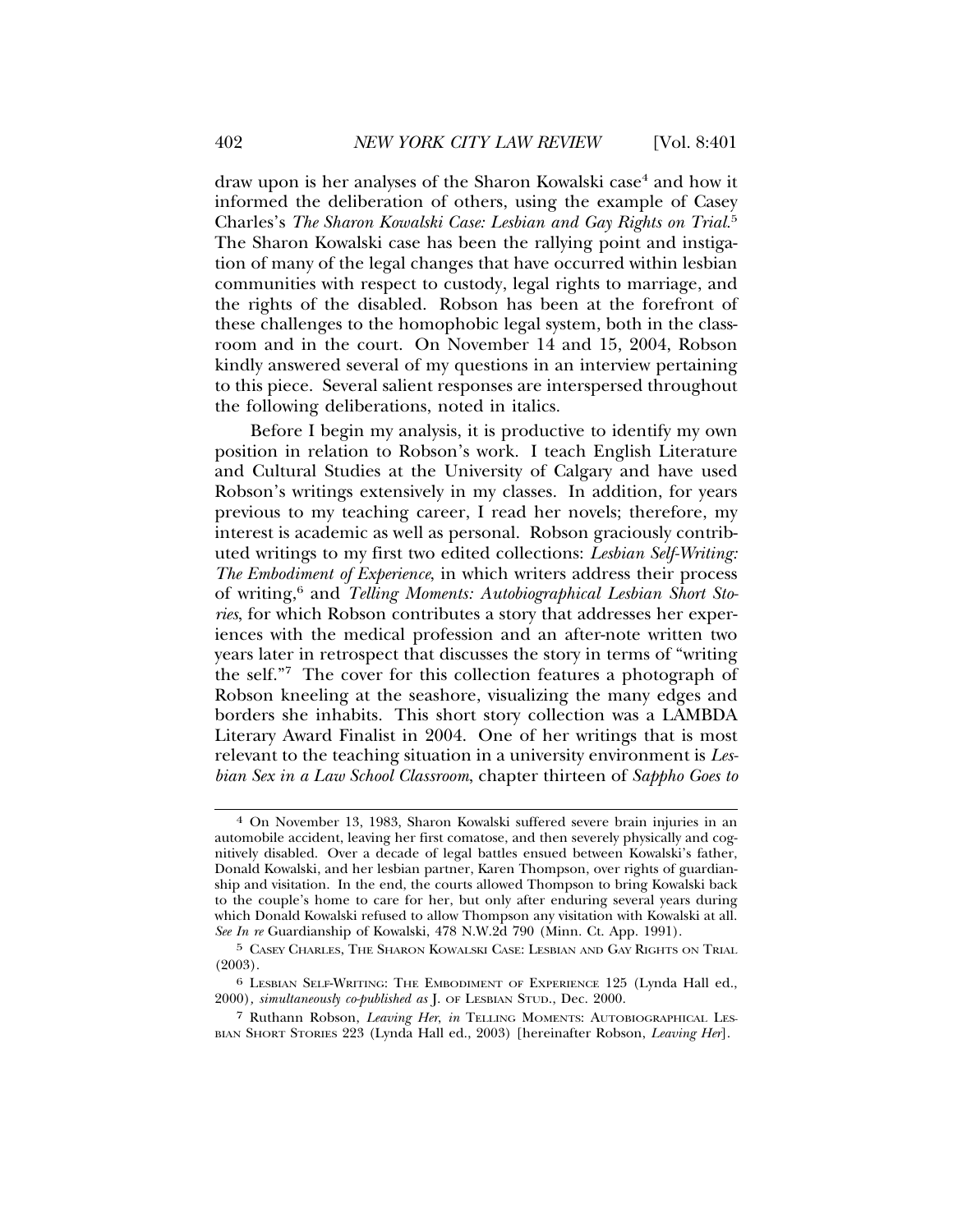*Law School: Fragments in Lesbian Legal Theory*. 8 Here, Robson uses sharp humor, particularly in her observations on real classroom experience and advice on how to negotiate the position of the professor in relation to both heterosexual and lesbian and gay students.

#### WRITING THE "SELF"

In *Striving to Be Selfish*, published in *Lesbian Self-Writing: The Embodiment of Experience*, Robson's summary states, "Robson explores the different kinds of selfishness it takes to be a writer and a dyke, especially the necessary focus on the higher self. Distinguishing the writer from the author (and the dyke from the lesbian), she argues that there is an almost spiritual dimension to the practices of writing and sex."9 Obviously, there is the primary selfishness necessary to have the private space and time to write, which takes time from other endeavors. She articulates a view of selfishness that is other than ordinary anxieties, such as placement of a story in an anthology. Her selfishness is assigned a capital "S": "the drive to connect with something higher and more grandiose than daily life. Some call it Soul, or Spirit, or Goddess, or even God. And some do not name it at all."<sup>10</sup> Robson describes the struggle while writing that occurs between the identities of author and lesbian, the struggle to avoid worries over sales figures, and the struggle to ignore publishers' or critics' desires for certain stories or certain endings. These sorts of testaments help the reader understand her writings more deeply. Robson names a significant result of the writing experience: self-discovery and new understandings. For instance, she explains, "[I]n *a/k/a*, my interest in the phenomenon of love at first sight led me to places that I could never have anticipated."11

Time has changed many of Robson's thoughts on her life and work and writing. Obviously, her misdiagnosed cancer led to intense contemplations about life and "being." Philosophical questions imbue her works. While in the past Robson felt it was important simply to have a lesbian character, in her 1997 interview with Brownworth about her novel *a/k/a*, she explains a deeper ethical motivation: "Now I think it's important to write about how characters are involved in the political life around them—how they are

<sup>8</sup> RUTHANN ROBSON, SAPPHO GOES TO LAW SCHOOL 215-24 (1998). <sup>9</sup> Ruthann Robson, *Striving to be Selfish*, *in* LESBIAN SELF-WRITING: THE EMBODI-MENT OF EXPERIENCE 125, 125 (Lynda Hall ed., 2000) [hereinafter Robson, *Striving to be Selfish*].

<sup>10</sup> *Id.* at 127. <sup>11</sup> *Id.* at 128.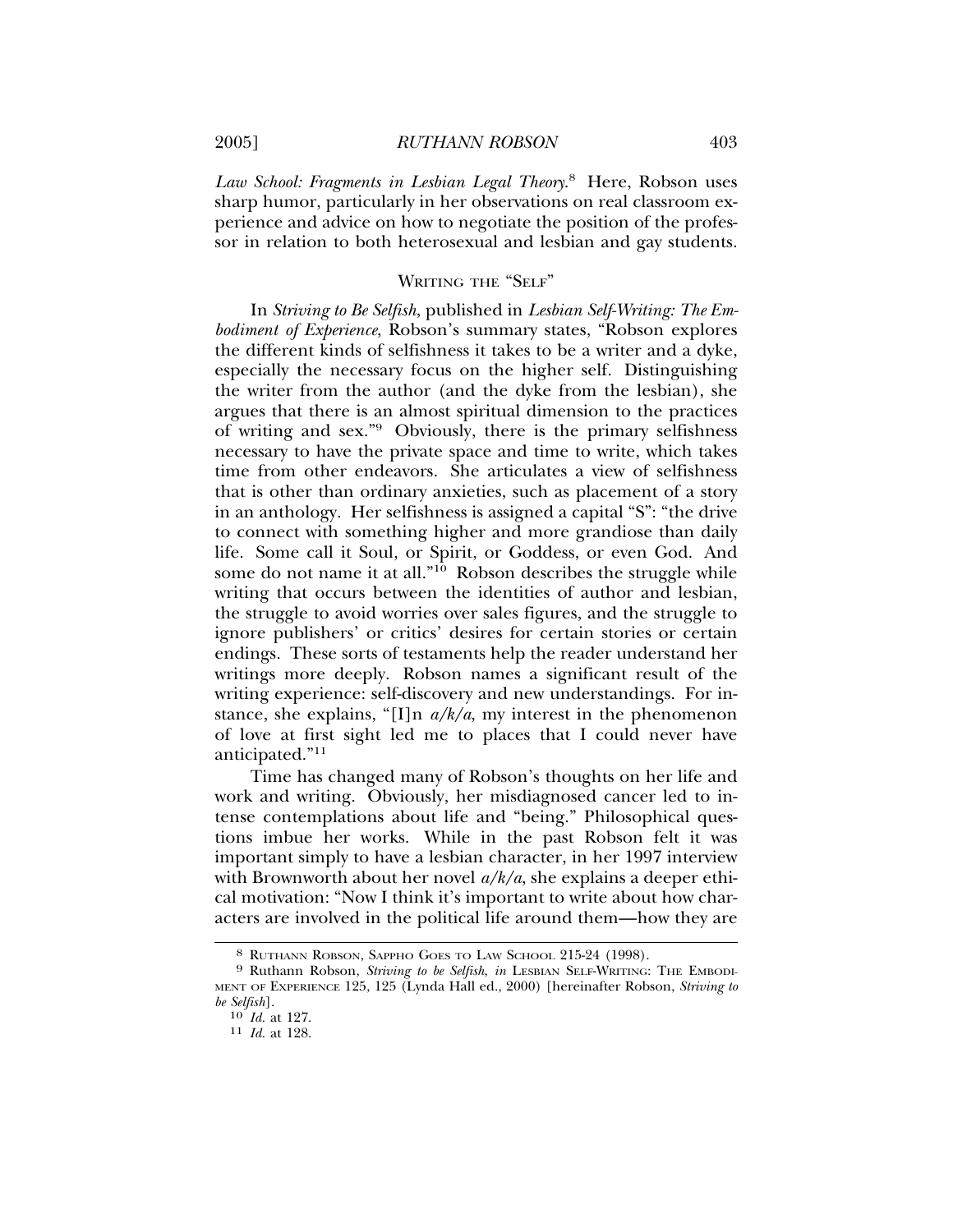engaged or not engaged, how characters are trying to lead ethically political lives in spite of their material and political circumstances. And with their own grasp of privilege vis a vis other people. How hard it is to get a job that both pays you something and is also not demeaning. . . ."12 Robson's writings deal with real life issues that are prominent factors in the lives of lesbians, such as class, employment, and political activities, and the issues of pride and accomplishment that accompany these social and economic dimensions of life. Hers are not disengaged writings, but writings that paint in brilliant colors the flaws and disappointments of the characters, the darker and lighter sides of life, as well as the humorous and hopeful.

One of the most poignant admissions Robson makes connects her creative writing with the sense of accomplishment and duty in relation to scholarly writing. While many creative writers earn a major part of their living teaching creative writing in universities and colleges, a natural extension of their lives, Robson's positions as law professor and attorney may appear to be at odds with her writing career. How can one juxtapose the autobiographical and the fictional with the cut-and-dried facts of the law? However, Robson succeeds in connecting the two lives. She explains, "Creative writing is most likely to manifest the epiphanies that mark connections with the higher Self, but I also try to practice Selfish Scholarship."13 Her writings delve into central questions, such as "How are lesbians treated when they are criminal defendants?"14

#### "BEGINNING FROM (MY) EXPERIENCE: LESBIAN NARRATIVES"

The above quotation is the title for chapter six of Robson's *Sappho Goes To Law School: Fragments in Lesbian Legal Theory.* This quotation embodies Robson's positive introduction of her personal life into her professional work. Robson has authored more than three hundred pieces of scholarship that have appeared in a wide variety of journals in the United States, Canada, Great Britain, New Zealand, and Australia, and has been translated into several languages, including French, German, and Hebrew. Her autobiographical and fictional writings truly enable both those within law and not conversant with legalese, and those who are heterosexual or homosexual, to understand the ramifications of many issues les-

<sup>12</sup> Victoria A. Brownworth, a/k/a *Novelist: An Interview with Ruthann Robson*, LAMBDA BOOK REPORT 5.9, Mar. 1997, at 1, 7.

<sup>13</sup> Robson, *Striving to be Selfish*, *supra* note 9, at 129. <sup>14</sup> *Id.*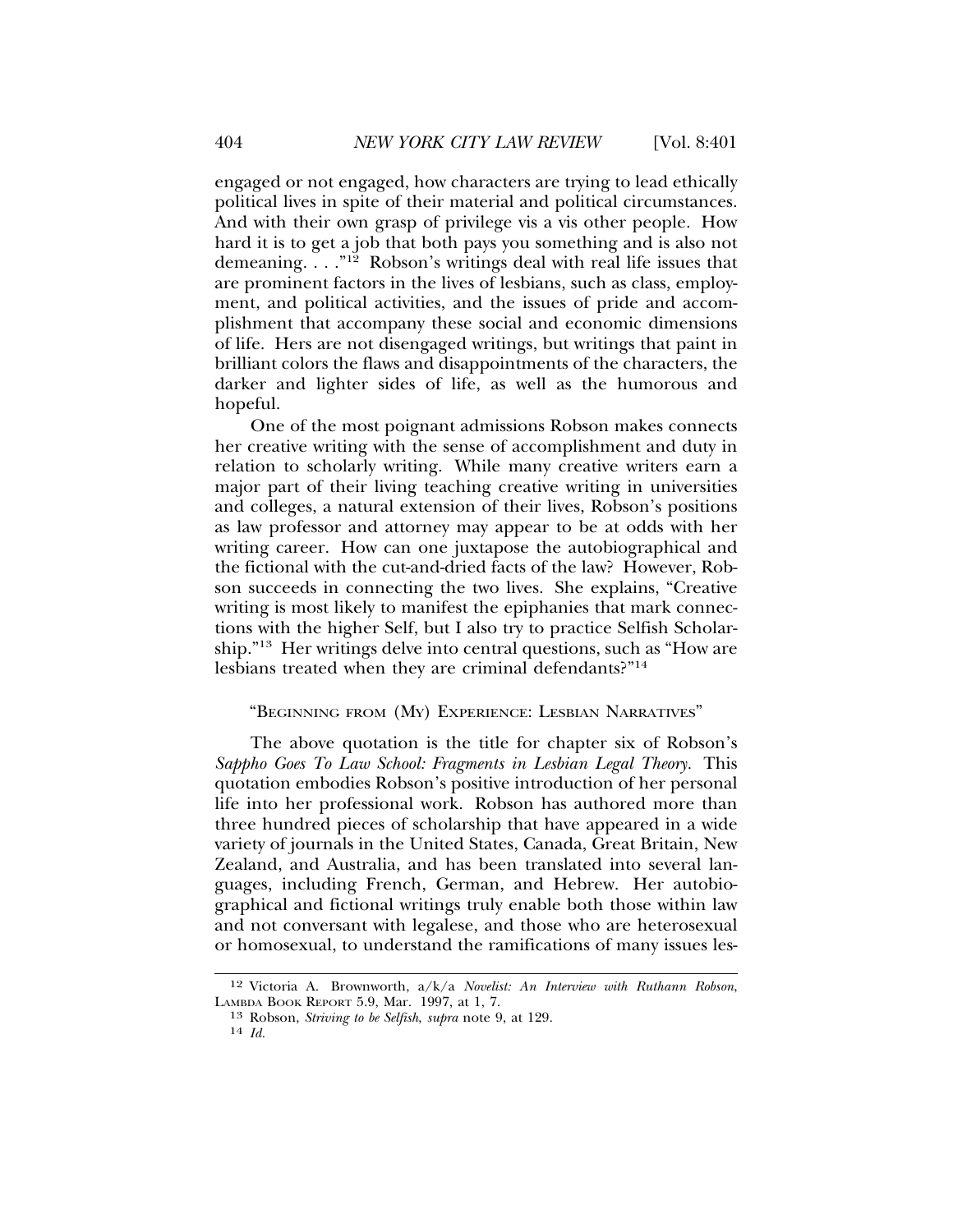bians and gays face every day, in an amazing Möbius strip of creativity.

Writing, as a lesbian and as an attorney and as a professor and as a mother and as a woman, places Robson in the public eye in a way that attracts surveillance as well as praise. While homophobia is gradually diminishing, it is still a significant social force. Leigh Gilmore, in the *The Limits of Autobiography*, argues that *identification* "marks a point of tension in autobiography for writers whose selfrepresentational projects place them squarely within the dynamics of surveillance and who fall outside the most familiar operations of identification and sympathy."15 As evidenced by Robson's many autobiographical writings, and her frequent presentations at conferences and workshops, her devotion to her beliefs and her desire for social justice preclude any notion of silencing herself or altering her works to avoid the repercussions of oppressive homophobia.

The possibility for writing to encourage social transformation significantly grounds Robson's writerly endeavors. In our interview, she notes, "*I am very interested in writing as transformation and exploration. The possibility of change, especially social change, is what attracts me most."* However, there are clear differences between what can be accomplished in the court and through literary activities. In her interview with Victoria Brownworth, Robson explains, "'There are ways in which people simplify the law or confuse it with other things, like social change. The law and fiction are tools of social change—or could be—but aren't of themselves social change and are subject to very reactionary forces as well.'"16 Further to this point, in our November 2004 interview I inquired whether Robson receives negative reactions to her strong commitment to addressing issues such as medical malpractice or lesbian rights.

Robson responds: *"There are those who say that the law, especially litigation (as opposed to legislation), is inherently reactionary/conservative since it relies upon precedent. The status quo is preferable unless there are dramatic reasons to change it; change is viewed as illegitimate. So, any time one wants legal change, one should expect a negative reaction. For me personally, I have been told by many judges (not to mention opposing counsel), that my arguments were 'radical' and 'without basis.' I have been told by many that legal scholarship about lesbians is ludicrous, or 'academic*

<sup>15</sup> LEIGH GILMORE, THE LIMITS OF AUTOBIOGRAPHY: TRAUMA AND TESTIMONY 23 (2001).

<sup>16</sup> Brownworth, *supra* note 12, at 7.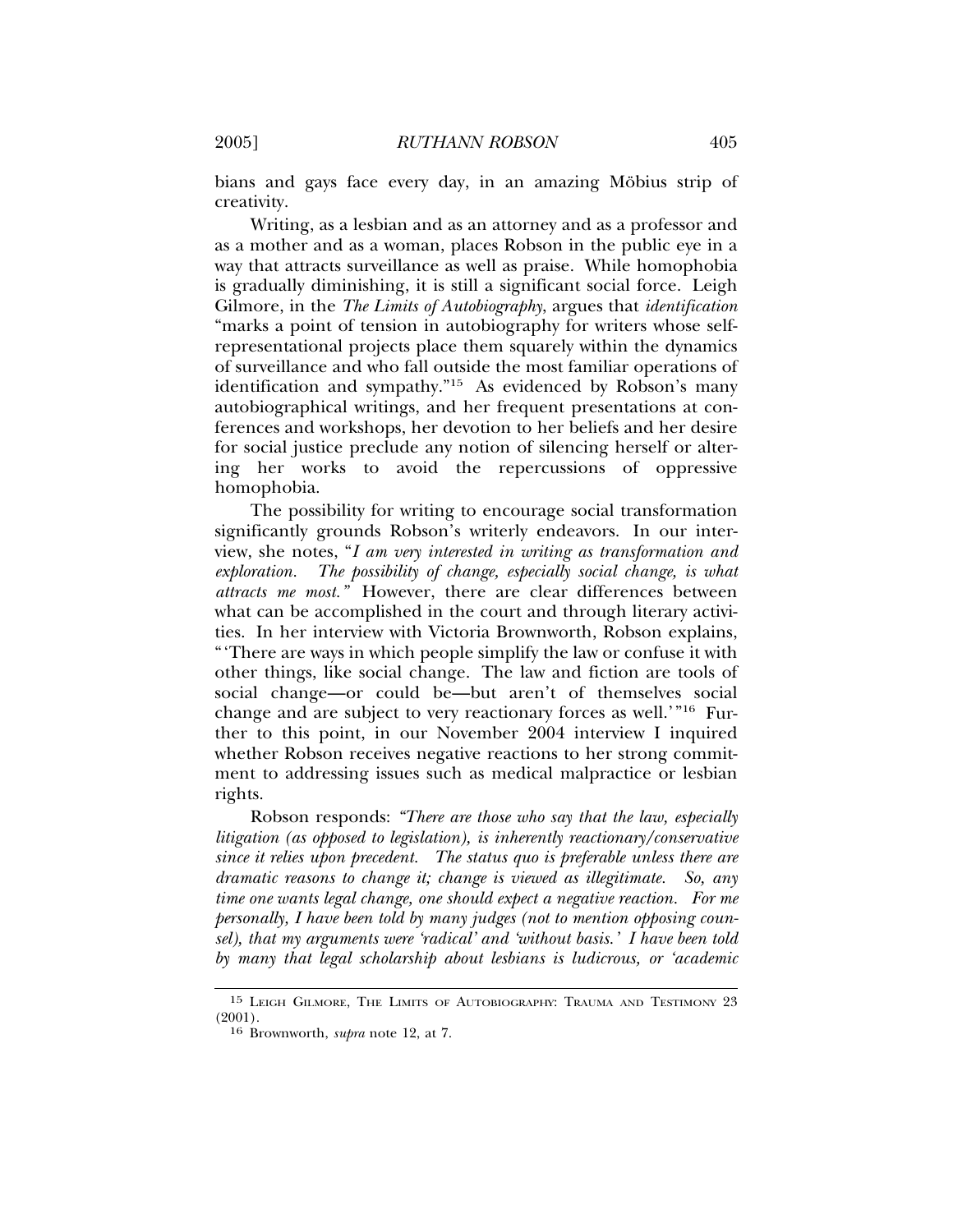*suicide.' I have been told to write pieces that are more 'straightforward' (perhaps this meant genre, perhaps 'straight'), or happier (?), or more scholarly or less scholarly, or . . . this or that. So, of course one receives negative reactions! But, then again, there are also many positive reactions. Sometimes I have won in court and some theories I have voiced have become more accepted and some readers have liked my work. It does sound so platitudinous, be true to one's self; but I do think it is true."*

To be "true to one's self" is a complicated endeavor when one individual occupies so many spaces of "being" in society. Many "selves" require attention and integration. Often writers describe the characters in their books as representing different parts of themselves—either of their present sense of self or of parts of selves of the past that have long been left behind. For instance, in her piece for the *Lesbian Self-Writing* collection, Jewelle Gomez suggests that there are parts of her "self" in different characters in *The Gilda Stories*. 17 In Audre Lorde's *Zami*, the wide array of characters cross many boundaries—racial, gender, sexual, class, and age.18 Writing provides a rich opportunity for writing diverse "selves" into being. Robson observes, "*In some ways, I write various selves into being, but I also use my writing to 'escape' from the narrowing versions of self that can be most comfortable. Writing allows me to experience the world as someone else. It's what makes writing wonderfully fun."*

Escape from the present and creation of new selves is one component and impetus for writing. The titles of two of her works—*a/k/a* (a novel) and *Masks* (a book of poetry)—linguistically gesture towards the potential for assuming other personas. The fact that both acclaimed works include fictional and autobiographical features demonstrates the genres of autobiography and fiction as inextricable.

Robson's first book of poetry, *Masks*, infuses the personal experience with the lives of other women, creating a canvas of community and shared experience. The name of the press for this collection, Leapfrog Press, succinctly indicates the nature of Robson's work—crossing genres, sexualities, and time. As the back cover of the collection indicates, "Some of these poems zero in on moments or trends in the poet's own life, as a lesbian mother, a child of the city streets and a legal scholar, while others examine the female experience through women as diverse as Frieda Kahlo,

<sup>17</sup> Jewelle Gomez, *To Grandmother's House I Go, in* LESBIAN SELF-WRITING: THE EM-BODIMENT OF EXPERIENCE 71 (Lynda Hall ed., 2000) (discussing her novel THE GILDA STORIES (1991)).

<sup>18</sup> AUDRE LORDE, ZAMI: A NEW SPELLING OF MY NAME (Crossing Press 1983) (1982).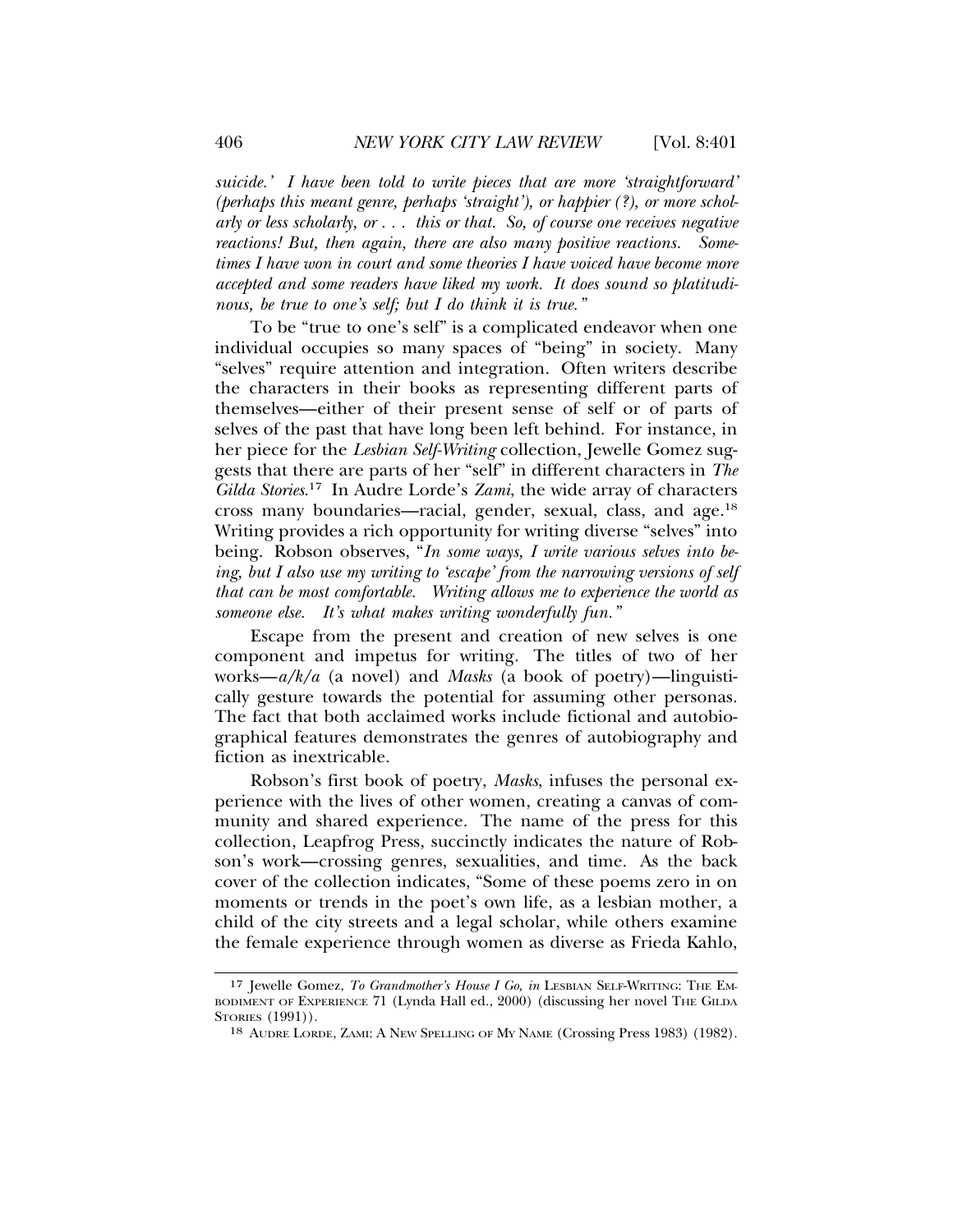#### 2005] *RUTHANN ROBSON* 407

Alice B. Toklas, Diane Arbus, Kathe Kollwitz, Mary Cassatt, Willa Cather, and Isadora Duncan."19 Of note, this list of creative women—artists, writers, photographers, and dancers—situates Robson in an amazing group of women (mostly lesbian or bisexual) who challenge the system, and succeed at their professions—not only succeed, but excel. Robson suggests a feminist history of community in a segment of her poem, *neolithic*:

the women surround ourselves with our voices we sing the rain the wheat the woman<sup>20</sup>

The images of voice and circling and nature signify a continuance that cannot be broken, and the pronouns and adjective "ourselves," "our," and "we" bring the women into a circle of birth and creativity.

Further creating community and a shared sense of experience, Robson brings her personal experiences to an anthology entitled *Lesbians Raising Sons: An Anthology.*21 The diverse stories in this anthology expose the problems and the joys of raising happy, healthy sons in a homophobic society. Robson's *Marbalo, Lesbian Separatism, and Neutering Male Cats* represents her experiences in a humorous and candid way.

#### BUILDING COMMUNITY AND ASSUMING RIGHTS THE WOMEN SURROUND / OURSELVES

Writing is a witnessing "act" that creates lesbian community. Many of the readers of Robson's fictional/autobiographical fiction writings, as well as her collections of essays on lesbians and the law, such as *Sappho Goes to Law School* and *Lesbian (Out)Law*, are lesbians. I would argue that writings such as Robson's give lesbians a sense of being part of the larger community, as well as the impetus to challenge the inequalities in the legal system. A well-known fact of life is that most lesbians let problems pass by rather than challenging them through use of the legal system, such as not pursuing available equal health benefits when the partner is employed by a discriminatory company, just to avoid embarrassment. Given the

<sup>19</sup> RUTHANN ROBSON, MASKS, back cover (1999).

<sup>20</sup> RUTHANN ROBSON, *neolithic, in* MASKS 7, 12 (1999).

<sup>21</sup> Ruthann Robson, *Marbalo, Lesbian Separatism, and Neutering Male Cats*, *in* LESBI-ANS RAISING SONS: AN ANTHOLOGY 72 (Jess Wells, ed., 1997), *reprinted from* RUTHANN ROBSON, CECILE 9 (1991).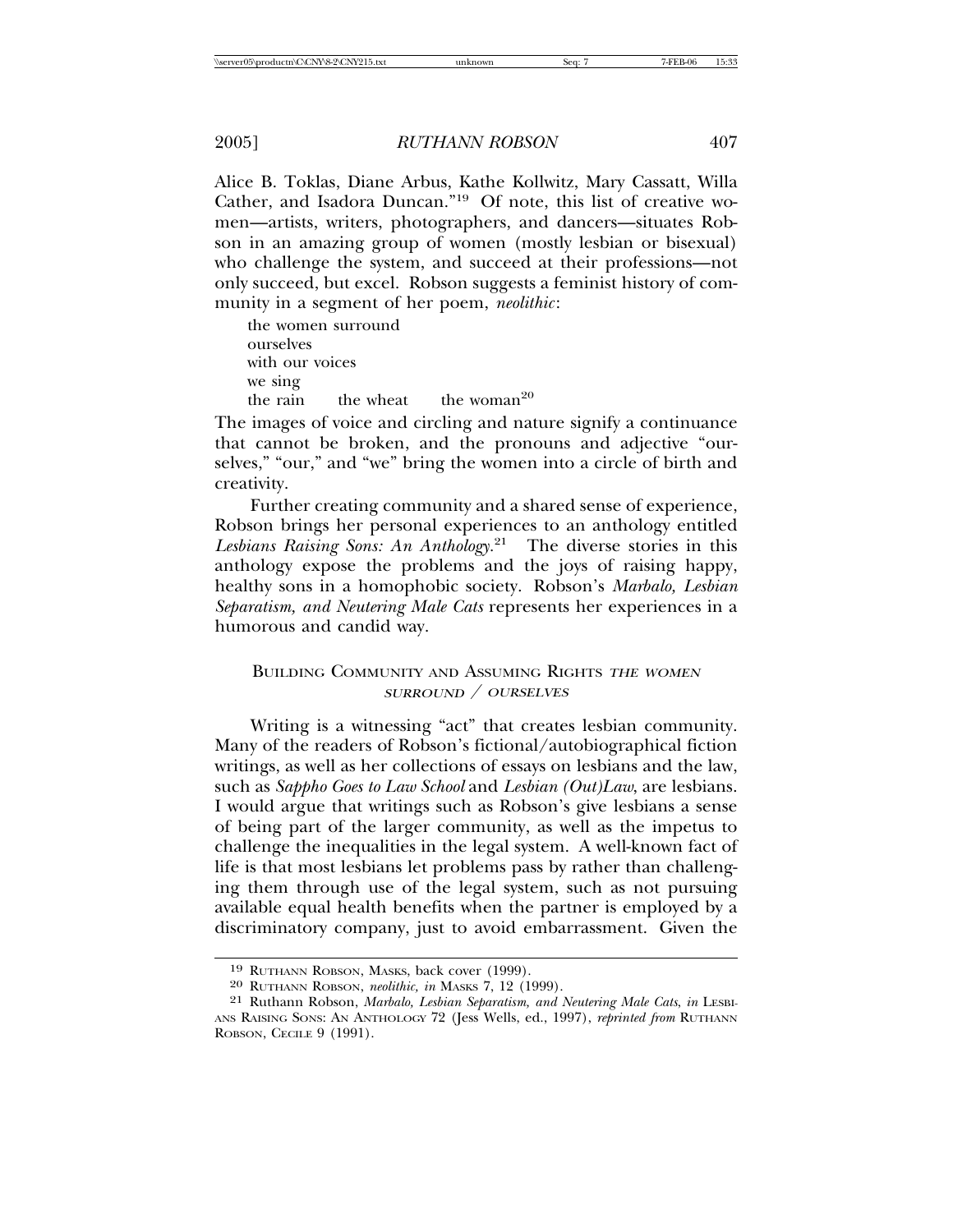vigorous debates in the United States regarding same-sex marriage, this places more emphasis on benefits and rights of gays and lesbians. Robson's work participates in this slow change: just encouraging others to stand up for their rights. There is a major difference between Robson's site (or community) in New York City, and the realities that many other lesbians face in small-city and small-town North America. I asked Robson, "Do you believe your writings might give lesbians the empowerment to challenge the system?"

Robson acknowledges the power writing can have on the reader: *"I think it is always difficult to access the impact of one's writing on others, although I have certainly had my share of what might be called 'positive feedback.' Perhaps I can twist your questions to myself as a reader, however, and say that the writings of others have certainly created community—and possibilities—for me. Books have changed my thinking and changed my life. If I have encouraged others to stand up for their rights, it is because I have also been empowered. And empowered to question the entire notion of 'rights,' which I think is very important. Who constructs and articulates those 'rights'? What counts as a 'right' and what does not? You mention geography and geographic isolation and I do not want to minimize that. But I'd also like to add another sort of isolation that is very dramatic to me at the moment, and that is an atomization of us as individuals, as consumers, as 'family members' or 'partners' that I find very destructive to community and ultimately to identity, and to humanity."*

In this last statement, Robson clearly articulates one of her objections to the current rush by many lesbians to assimilate into patriarchal society by seeking the rights to marriage. Various states are struggling with the issue, with a few recognizing same-sex marriages.22 The contentious nature of same-sex marriage is a significant social issue at the moment, embodied in the many states which included questions about legalization and recognition of gay marriages in the November 2004 U.S. election.<sup>23</sup> In the aftermath of the 2004 election, I note that these amendments varied from state to state. Oregon's, for example, was simply a statement saying that marriage in the state will be defined as between a man and a woman.24 Other states also banned civil unions and even benefits

<sup>22</sup> Currently only Vermont and Massachusetts will issue marriage licenses to samesex couples. *See* Baker v. State, 744 A.2d 864 (Vt. 1999); Goodridge v. Dep't of Pub. Health, 798 N.E.2d 941 (Mass. 2003).

<sup>23</sup> In all eleven states that had the issue on the ballot, voters approved bans on same-sex marriage. *See* T. R. Reid, *Same-Sex Marriage Measures Succeed, Bans in Several States Supported By Wide Margins*, WASH. POST, Nov. 3, 2004, at A25.

<sup>24</sup> OR. CONST. art. XV, § 5a.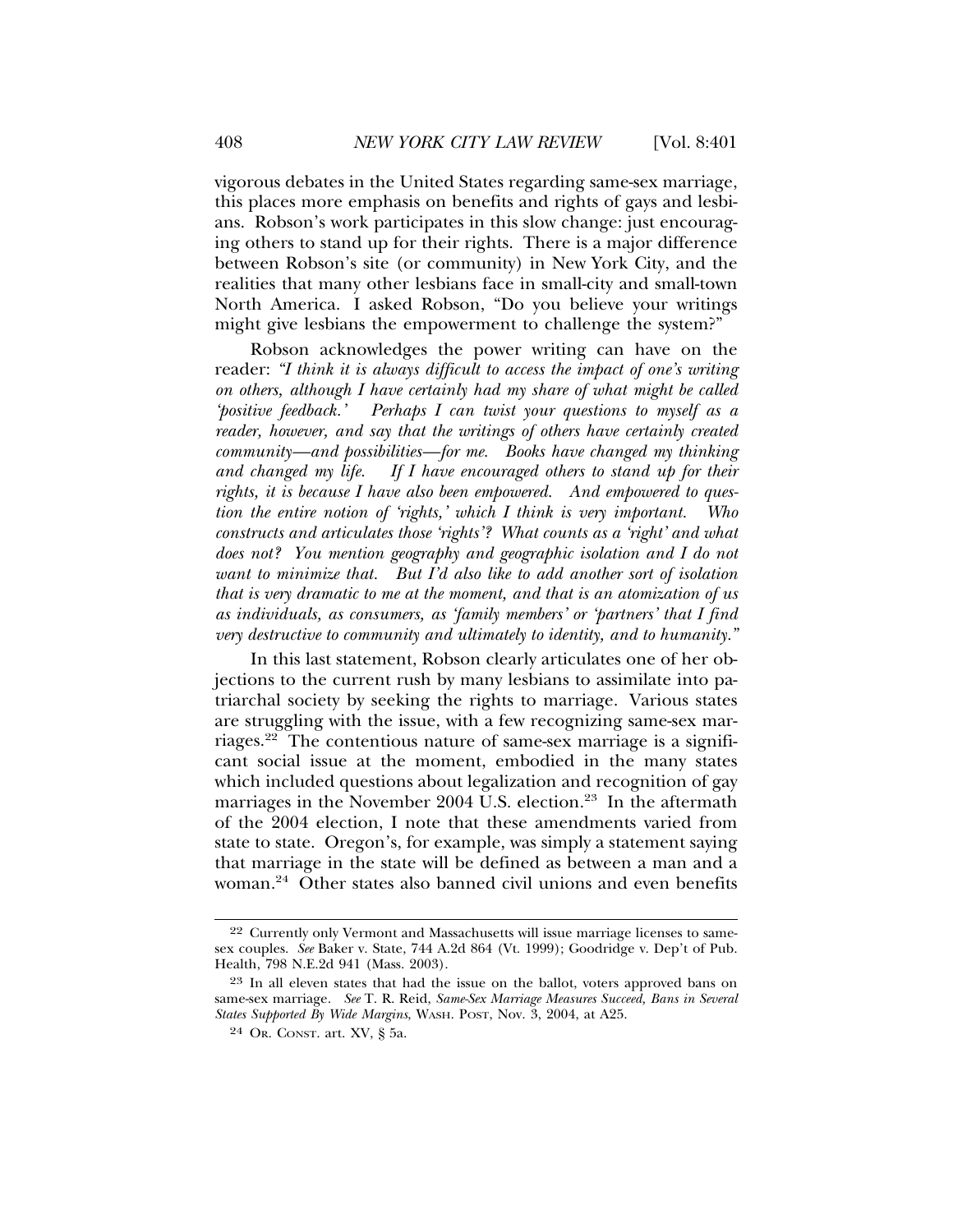for domestic partners.25 There is still no federal constitutional amendment, just a statute, the notorious DOMA—Defense of Marriage Act—which disallows any federal benefits for same-sex couples, like inheritance and social security rights.26 In Canada (my home country), the Supreme Court declared the denial of equal status of "same-sex marriage" to be unconstitutional in December  $2004$ ,<sup>27</sup> and same-sex marriage was approved by Canada's House of Commons on June 28, 2005, in a vote of 158 in favour of equality and 133 against.<sup>28</sup>

While many groups (religious and cultural) object to any comparison of heterosexual marriage to gay and lesbian relationships, many lesbians and gays also reject the notion of "same-sex marriage," including Robson. This has been her long-term stance, as evidenced by comments in a 1990 article she published, along with S. E. Valentine, in the *Temple Law Review*:

While marriage and the quasi-marriage relationships contemplated by adoption and domestic partnership have many practical benefits, as well as practical disadvantages, marriage and quasi-marriage are suspect in lesbian legal theory. Underlying the lesbian critique of marriage is the gendered perspective on marriage developed by feminists. For example, feminist historian Gerda Lerner grounds current feminist antagonism toward marriage in an analysis of marriage as a transaction in which women are the objects of contractual relations: 'The customary right of male family members (fathers, brother, uncles) to exchange female family members in marriage antedated the development of the patriarchal family and was one of the factors leading to its ascendancy.<sup>'29</sup>

In this article, Robson and Valentine state, "[t]he specter of lesbian marriage . . . threatens to hetero-relationize and erase lesbianism."30 Robson rejects lesbian marriage partly due to the danger that imitation of heterosexual institutions will erase what is "different" about lesbian relationships. Assimilation does nothing to contribute to lesbian identity. Robson discounts marriage as a

<sup>25</sup> *See, e.g.*, GA. CODE ANN. § 19-3-3.1 (2005).

<sup>26</sup> 28 U.S.C. § 1738C (2005).

<sup>27</sup> *Reference re* Same-Sex Marriage [2004] 3 S.C.R. 698 (Can.) ("The operative sections of the proposed legislation read as follows: 1. Marriage, for civil purposes, is the lawful union of two persons to the exclusion of all others.").

<sup>28</sup> Civil Marriage Act, 2005 S.C., ch. 33 (Can.).

<sup>29</sup> Ruthann Robson & S.E. Valentine, *Lov(h)ers: Lesbians as Intimate Partners and Lesbian Legal Theory*, 63 TEMP. L. REV. 511, 536 (1990) (quoting G. LERNER, THE CREATION OF THE PATRIARCHY 110-11 (1986)).

<sup>30</sup> *Id.* at 540.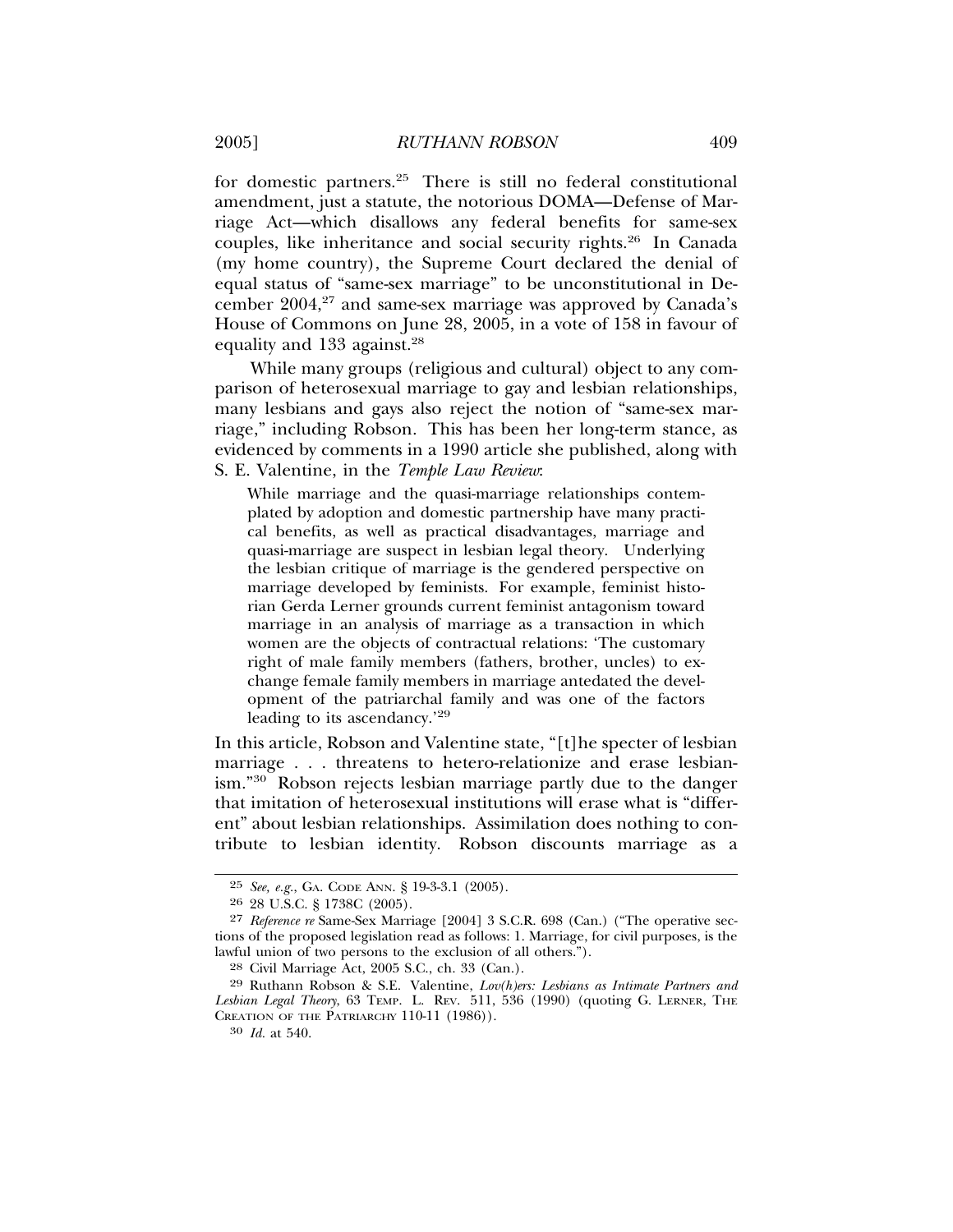traditionally and historically sexist institution, while other avenues of protection for lesbians and gays are pursued. While Robson does not support the concept of "marriage" for lesbians, she focuses from a legal perspective on the material effects of secondclass citizenship, such as discrimination in the workplace, the inability to insure partners, to make decisions for (and in some cases even visit) partners when they are critically ill, to sue when partners are killed by negligence, to inherit from partners, and most importantly for the Sharon Kowalski case, to gain the legal presumption of being the best qualified guardian for disabled partners. Other material effects of living in a homophobic society addressed by Robson include problems with child custody and the results of homophobia in deliberations in court cases.<sup>31</sup>

#### MEDICAL MISDIAGNOSIS: <sup>N</sup>OTES FROM <sup>A</sup> DIFFICULT CASE

One of the remarkable talents that Robson possesses is her ability to take the most devastating experience and write it into being—making it understandable for herself and for others. Misdiagnosed with cancer in the 1990's, she spent two years undergoing unnecessary and painful treatments, watching her body transform during the process, helping her son and her partner deal with her diagnosed early death, and attempting to deal with her own mortality while, at the same time, maintaining her teaching and legal career. Writings about her cancer experience have appeared in *Creative Nonfiction, Another Chicago Magazine, Harvard Gay and Lesbian Review,* and *Bellevue Literary Review*, as well as other venues*.* She contributed to *Coming Out of Cancer: Writings from the Lesbian Cancer Epidemic*, edited by Victoria A. Brownworth, which is the first anthology to address the devastating effects of cancer on the lesbian community.<sup>32</sup> It offers candid, moving testimonies written by and for lesbians with cancer. While the anthologized pieces are heartfelt and render the reader subject to the experiences the lesbian cancer patients inscribe, the writers unselfishly offer their lives for others to perceive, creating a community in the process.

Creating a community through writing works both ways. In her *In Reflection*, the retrospective afterward to *Leaving Her*, Robson's autobiographical short story about her medical misdiagnosis

<sup>31</sup> *See, e.g.*, Ruthann Robson, *Our Children: Kids of Queer Parents & Kids Who Are Queer: Looking at Sexual Minority Rights from a Different Perspective*, 64 ALB. L. REV. 915 (2001).

<sup>32</sup> Ruthann Robson, *not // a story*, *in* COMING OUT OF CANCER: WRITINGS FROM THE LESBIAN CANCER EPIDEMIC 47 (Victoria A. Brownworth ed., 2000).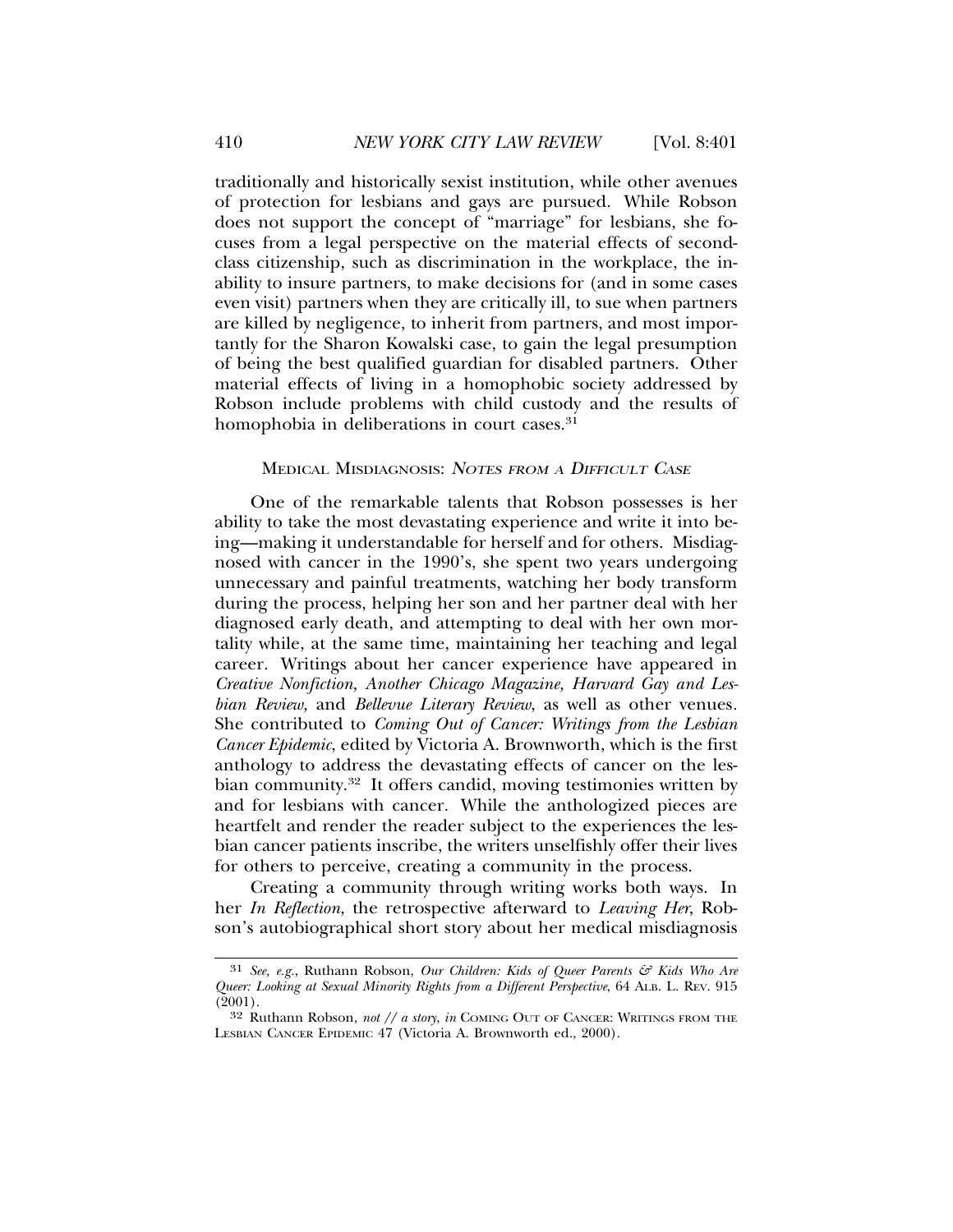and her relationship with her oncologist, Robson comments on the impact of reading other writers' inscriptions of similar experiences: "During my own ordeal the words of others gave me strength and hope, regardless of what doctors were telling me and I hope to give others a similar gift."33

*In Reflection* identifies Robson's process of writing about her devastating experiences with the medical system. She notes that using Nicole Brossard's "fiction-theory" was the only way she could leave behind the "facts and my emotions [that] swirled around me as I tried to write a traditional piece."34 The question is how does one distance oneself from the experience in order to write about it? As Robson and other writers have discovered, Brossard's "fiction-theory" transgresses the fixed boundaries of the philosophical and the literary, the fictional and the theoretical, facilitating a new perspective. Reality, or what we sense as reality, is interrogated through writing. Brossard illuminates her position: "[W]hen I was writing *L'Amér*, I felt that I had to move reality into fiction because patriarchal reality made no sense and was useless to me. I also had the impression . . . that my fictions were reality . . . and that from there I could start a theoretical work."35 Further clarifying her process, in *L'Amér* Brossard's narrator explains that "the extent to which the gap between fiction and theory is reduced, the ideological field is eaten up."36 Following Brossard's example, many of Robson's works combine theory and fiction, and cross the boundaries of self and other, provoking readers to traverse her steps.

*Notes from a Difficult Case* was published in *Creative Nonfiction* in 2003. The issue is subtitled *Rage and Reconciliation: Inspiring a Health Care Revolution*. The title of the issue signals both the "rage" and "reconciliation" triggered by problems with the medical system and the resulting individual solutions, and describes the writing process most poignantly. Robson's short story embodies the notion of writing as a healing and ameliorative process, a process I have previously identified as "ameliorography." In my introduction to *Lesbian Self-Writing*, I include the following: "In a writerly act that I define as 'ameliography,' many authors powerfully enact a healing of the past through writing and taking the agency of self-ex-

<sup>33</sup> Robson, *Leaving Her, supra* note 7, at 230.

<sup>34</sup> *Id.* at 229.

<sup>35</sup> Christian Bök, I, a mother / I am other: L'Amér and the Matter of Mater, STUD. IN CAN. LIT., http://www.lib.unb.ca/Texts/SCL/bin/get.cgi?directory=vol16\_2/&file name=Bok.htm (quoting an interview by Jean Wilson with Nicole Brossard, *in* BROAD-SIDES 2.8 June 1981).

<sup>&</sup>lt;sup>36</sup> *Id.* (quoting NICOLE BROSSARD, L'AMÉR 95 (1977)).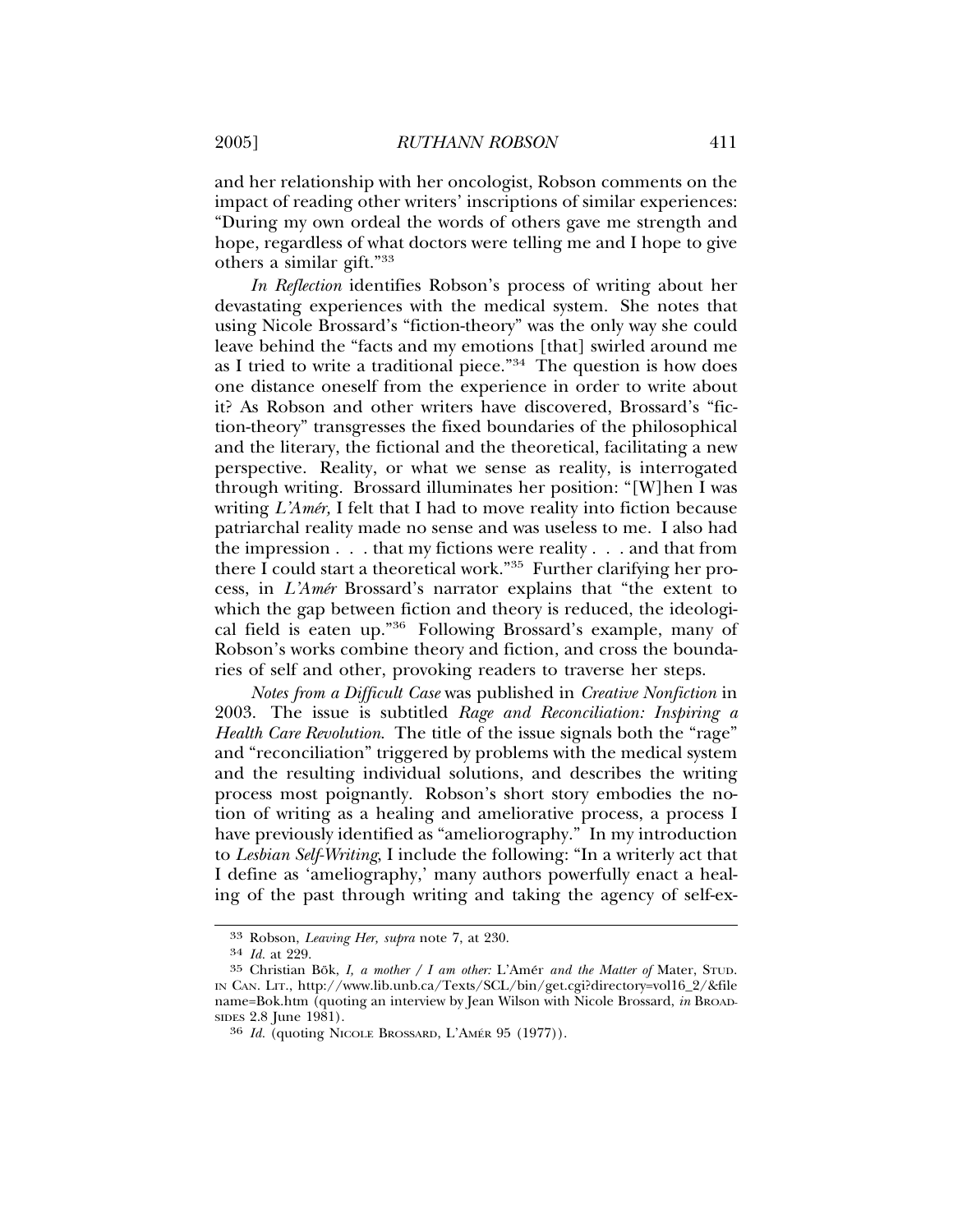pression. They bring together the past and the present in order to re-negotiate experiences and integrate the past into present selvesin-process."37 In *Notes from a Difficult Case*, Robson discusses her decision not to seek legal damages for malpractice, which would preclude publication of any work related to the litigation. Robson writes, "To agree—forever—not to talk or write about what happened to me is more unthinkable than what happened to me."38 I inquired whether Robson feels that writerly interventions achieve more than court proceedings.

Robson's reply indicates her belief in the necessity to make use of all possible avenues in order to encourage social change: *"Not necessarily. If I concluded that litigation had no merit, then I would quit teaching law and resign from the bar, so that I could write full time. But I do think the law has limits as an agent of social change. In my particular case, I found that the contours of medical malpractice litigation were less acceptable than writing. But I DO think that medical practice as a legal doctrine could be vastly improved, so that it was more responsive to the desires I had. The law is not static. And one way to change the law is to critique it—which is often done through writing, as well as activism."*

#### OTHER ACTS

As becomes intensely obvious from our interview, Robson is very forthcoming in examining her own writing process and the place writing holds in her life. Her writings span legal articles, essays, short stories, novels, poetry, book reviews, and encyclopedic articles; romance, detective stories, and science fiction; and autobiographical and purely fictional works. The diverse genres that her works represent suggest the breadth of her writing, and reveal the many ways in which writing constitutes a major aspect of her life. Her willingness to participate in interviews (such as my questions for this article) and write book reviews even though her time is so valuable and filled with so many other important commitments, indicates her passionate devotion to social justice.

Robson participates in change not only through the courtroom, the classroom, and print media, but through other forums as well. I mention a few examples here. She presented a paper at a workshop sponsored by Chicago's LGBT community during the 2002 NCADP Conference. The panel examined how homophobia, sexism, and racism have often been used by prosecutors to seek

<sup>37</sup> Lynda Hall, *Introduction: Lesbians Loving Wor(l)ds: Communicating Acts*, *in* LESBIAN SELF-WRITING: THE EMBODIMENT OF EXPERIENCE 1, 12 (Lynda Hall ed., 2000). <sup>38</sup> Robson, *Notes from a Difficult Case*, *supra* note 3, at 19.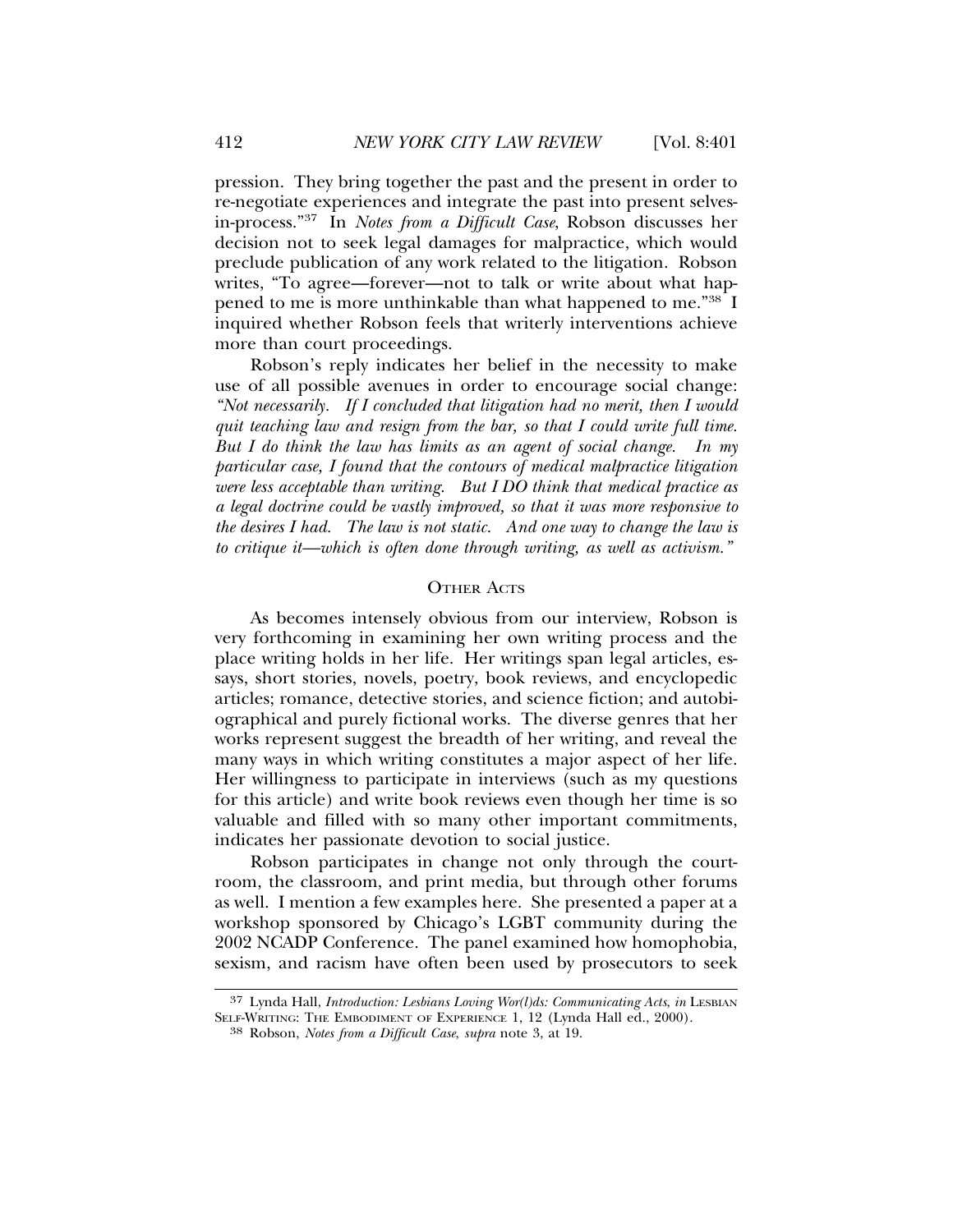and obtain the death penalty against LGBT people across the globe. Commenting on the bias, Robson explained,

According to the American Enterprise Institute for Public Policy Research, in the years 1996, 1998, and 2000, the percentage of persons judging sexual relations between persons of the same sex as 'always wrong' was reported at sixty percent, fiftyeight percent, and fifty-nine percent, respectively. Members of juries are composed of this population of those who disapprove of homosexuality. Thus it is not surprising that a disproportionate number of potential jurors admit to being biased against lesbians and gay defendants in the criminal context.

Further, Robson identified the destructive and false claims that homosexuality is actually the cause or motive for criminal behavior:

Additionally, there is an evolving norm regarding the level of bias and prejudice against lesbians, gay men and other sexual minorities that will be tolerated . . . Prosecutors' prejudice announces to members of the lesbian and gay community that our sexual orientation constitutes a motive for us to murder and a rationale for us to be sentenced to death, according to the State of Illinois. It tells us that our relationships, sexual or otherwise, with those of our own gender are tantamount to our desire to 'lure' members of the opposite sex to their death.<sup>39</sup>

She also participated in the award-winning documentary *Perverted Justice*, by Donna Clarke, who worked in collaboration with Amnesty International to make the video.<sup>40</sup> Of the one percent of women who receive the death penalty in the U.S., forty percent are lesbians who are also predominantly poor or women of color. This shocking documentary tackles the homophobia, racism, and sexism of the U.S. legal system. In this documentary, Robson estimates that forty percent of women accused of murder contend with "some implication of lesbianism" that has a direct impact in the courtroom and on the jury's decisions. $41$ 

Robson's substantial body of writings is drawn upon by others. Her deliberations of the Sharon Kowalski case contribute to other investigations. Casey Charles, the author of *The Sharon Kowalski Case: Lesbian and Gay Rights on Trial,* is a lawyer who maintained a civil trial practice in the San Francisco Bay area from 1980 to 1986. He is currently Associate Professor of English at the University of Montana and is one of the founders of the Western Montana Gay

<sup>39</sup> D. Kevin McNeir, *Death Penalty Forum Points to GL Cases*, WINDY CITY TIMES, Nov. 6, 2002. <sup>40</sup> PERVERTED JUSTICE (1996). <sup>41</sup> Richard Goldstein, *Queer on Death Row*, VILLAGE VOICE, Mar. 20, 2001, at 38.